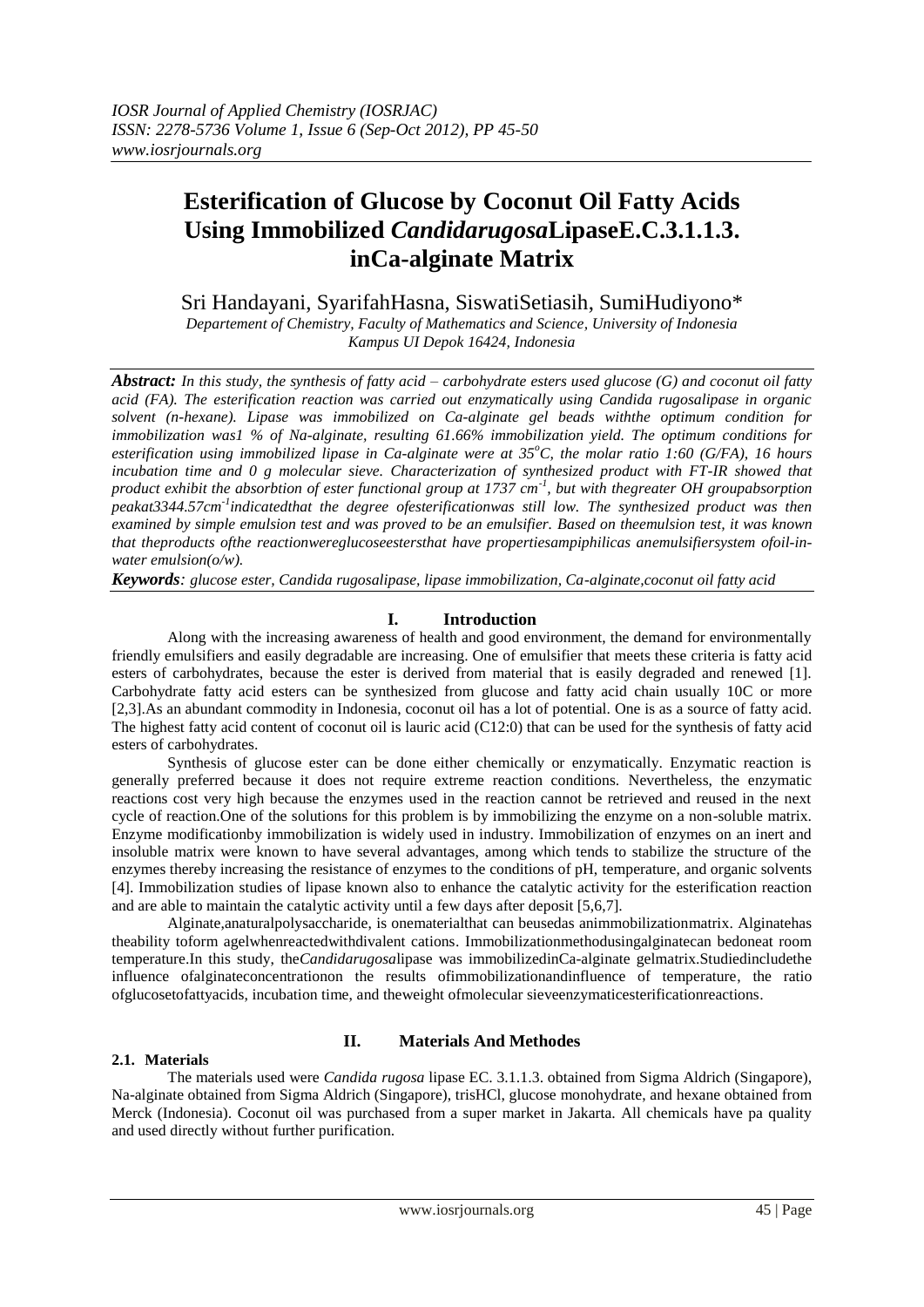# **2.2. Methodes**

2.2.1 Fatty acid composition of coconut oil.

Determination offattyacid compositionof coconut oilis done bystandard methodsGCanalysisoffattyacid methyl esterform(FAME)

#### **2.2.2.Hydrolysisof Coconut Oil.**

A total of20 gof coconut oilput in athree-neckroundflaskand then wasadded with 100mLof 1.0 MKOHin 95% alcohol. The mixturewas thenheatedbyrefluxsystemfor 1hr at 62 + 2  $^{\circ}$ C and stirred by amagnetic stirrer. Once heated, the mixturewas added by 50mL ofdistilled waterand 35mL ofHCl3.0N.The organic phasewas extractedwith 50mL ofn-hexane twiceto removefattyacids from water phase. Furtherinto theorganic phasewas added 1.0 gNa<sub>2</sub>SO<sub>4</sub>anhydrous anddodecantationto separateNa<sub>2</sub>SO<sub>4</sub>.Furthermore,the solventn-hexane was evaporated using rotator evaporator until there sulting filtrate concentrated. The filtrate obtained was hydrolyzed fatty acids to be used in the sub sequent experiments.

## **2.2.3.Immobilization ofLipaseonCa-alginate matrix.**

The immobilized method used was a direct entrapment [8]. A total of 2.0 mL of lipase solution was mixed with 8 mL of Na-alginate to produce a ratio of enzyme/alginate (w/w) of 0.125. The mixture was stirred with magnetic stirrer to mix evenly. The solution was added dropwise using a syringe into 10.0 mL of 50.0 mM CaCl2. Ca-alginate beads were formed for 20 minutes and then separated from the solution by vacuum filtration. The beadswere washed on the filter twice with 50.0mMTris buffer solution HCl pH 7.2. Collected filtrate was analyzed to determine loading value ofimmobilized enzyme. This value was used to determine the number of mg of protein in Ca-alginate bead. Loading value was calculated by equation (1).

$$
Loding value (\%) = \frac{C_i V_i - C_f V_f}{C_i V_i} \times 100 \tag{1}
$$

 $C_i$ istheinitialproteinconcentrationand $C_i$ istotalproteinconcentrationinthefiltratethatwasdeterminedbyLowrymetho d[9], while*V<sup>i</sup>* is theinitial volume ofthe proteinand*V<sup>f</sup>* isthe totalvolume offiltrate.

Variations inNa-alginate concentrationsused were1.0 %, 1.5 %, and 2.0% (w/v). The optimum conditionswere determinedby the largest efficiency ofmmobilization.Immobilizationefficiency valuedescribed how muchimmobilized enzymein the matrixstillhas thecatalytic activityanda benchmarkof successimmobilizationprocess. Immobilizationefficiency valuswere calculated usingequation(2).

Immobilization efficiency (
$$
\% = \frac{a_{\text{imm}}}{a_{\text{free}}} \times 100
$$
 (2)

 $a_{free}$  is the specificactivityoffreelipase, and  $a_{immo}$  is thespecific activity of theimmobilized lipase. The specific activityis definedas theimmobilelipaseactivitypermgprotein.Theactivityoffreelipaseandlipaseimmobile isdetermined bytitrimetricmethod. The number ofmg ofprotein inimmobilelipasewas determined from theloadingvalue.

## **2.2.4.Optimization ofFatty Acid–Glucose Esterification.**

Esterification reaction was carried out in 100-mL container. A total of0.1mmol of glucose was reacted with fatty acids of coconut oil hydrolyzate (1-9 mmol), with n-hexane as a non-polar solvent as much as 1:1 v/v substrate. Then the solution was added by 1.0 g lipase beads - Ca-alginate and molecular sieve  $(0 - 0.7 \text{ g})$  which was activated by heating temperature of 400 °C for 3 hours. The mixture was then shaken in a horizontal incubator shaker at 200 rpm at the desired temperature and time [10]. The reactions were terminated by heating at  $80\,^0$ C.

Reaction carried triplo by variations in temperature, the ratio between the molar ratio of glucose and fatty acids, incubation time, and the weight of molecular sieve used. The variations in incubation time taken were 4, 8, 16, and 32 hours. The variations of the reaction temperature used were 30, 35, 40, and 45  $\rm{^oC.V}$ ariations in molar ratio of glucose and fatty acids used were 1:10, 1:30, 1:60, and 1:90. Variations of molecular sieve used were 0.0; 0.1, 0.4, and 0.7 g.

## **2.2.5.Analysis ofEsterification Products.**

Esterificationreaction productswere analyzed bytitration methodfordetermining thepercentconversion offattyacidsandbe repeatedthree times.Titrationperformed usingNaOH solution. Percentconversion offattyacidswas determinedbyequation(3),[10].

% Conversion=
$$
\frac{(V_{\text{blank}} - V_{\text{sample}}) \times [NaOH]}{\text{mol fatty acid}} \times 100
$$
\n(3)

## **2.2.6.Separationand Identification of EsterificationProducts**.

Separation of esterification products were done by centrifugation. This process was carried out with a speed of 3400 rpm for 15 minutes. Identification of products made using FT-IR instrumentation and emulsifier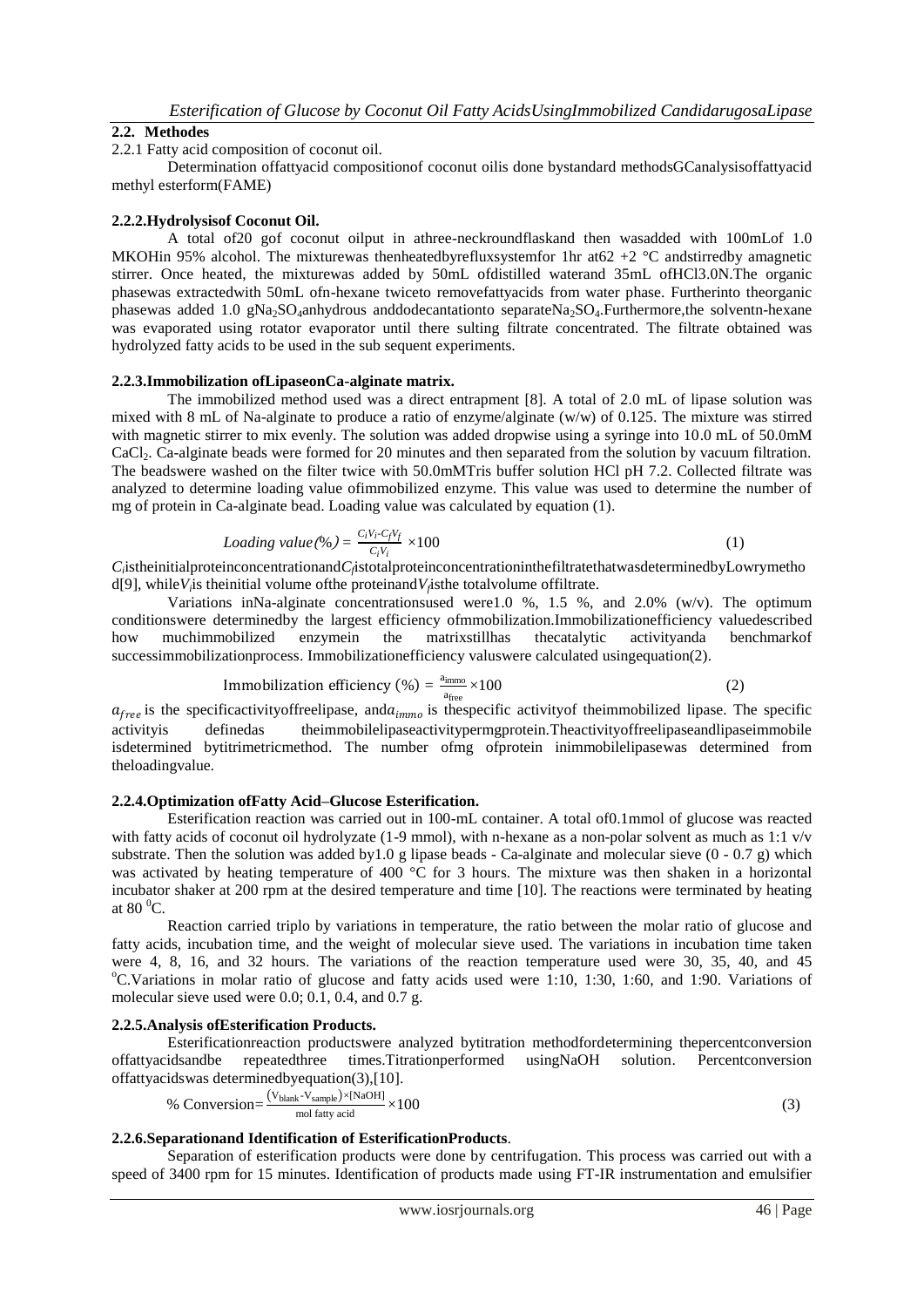*Esterification of Glucose by Coconut Oil Fatty AcidsUsingImmobilized CandidarugosaLipase* test. Emulsifier test made by mixing approximately 1.0 mL of water with 10 drops of oil, then the addition of glucose ester synthesis results while continuing to be shaken and see the changes. When the emulsion was formed, it observes on the stability of the emulsion for 24 hours.For the determination of the type of emulsion formed was done by dripping a drop of emulsion on glass preparations. After that, the preparatewasaddedby eosin. Testing was done by observation using a microscope to determine whether the emulsion that forms an emulsion of oil in water (o/w) or water-in-oil (w/o).

# **III. Result And Discussion**

## **3.1. Coconut OilFatty Acids Composition.**

The analysis results offatty acids composition incoconutoil gave the maximum composition of Lauric acid (54.10 %). The averageMr of fattyacidis207.89 that were used for mole calculation of fatty acid needed in experiment. Composition and its contribution to average Mr fatty acid as can be seen at Table 1.

| <b>Fatty Acid</b>       | Mr         | Percentage $(\% )$ | <b>Contribution to Mr</b> |
|-------------------------|------------|--------------------|---------------------------|
| Caprilic $(Oc, C8: 0)$  | 144.0      | 7.20               | 10.37                     |
| Capric $(D, C10: 0)$    | 172.0      | 8.02               | 13.79                     |
| Lauric $(L, C12: 0)$    | 200.0      | 54.10              | 108.20                    |
| Miristic(M, C14: 0)     | 228.0      | 17.40              | 39.67                     |
| Palmitic $(P, 10:0)$    | 256.0      | 6.64               | 17.00                     |
| Stearic $(S, C18: 0)$   | 284.0      | 1.86               | 5.28                      |
| Oleic(O, C18: 1)        | 282.0      | 3.99               | 11.25                     |
| Linoleic $(L, C18: 2)$  | 280.0      | 0.81               | 2.27                      |
| Linolenic(Ln, $C18:3$ ) | 278.0      | 0.02               | 0.06                      |
|                         | Average Mr |                    | 207.89                    |

Table 1.The fatty acid composition of coconut oil used and its contribution to average Mr.

# **3.2. Triglyceridehydrolysis ofcoconut oil.**

The hydrolysis of triglycerides of coconut oil performed under alkaline condition. Hydrolysis carried out using 95% KOH in alcohol gives better results and more soluble fatty acid salt in water than the results with NaOH [11]. The addition of water into the reaction mixture serves to separate saponification to unsaponification products. The product of reaction mixture, which was a potassium salt-fatty acid,was then converted into its acid form by the addition of excess hydrochloric acid and separated from the mixture by extractingwith n-hexane. The results of the fatty acid are then used as substrates in subsequent experiments. Percent yield of hydrolysis was 92.80%.

# **3.3. Optimization of***Candidarugosa***LipaseImmobilizedinCa-alginate matrix.**

Immobilizationmethod oflipaseinCa-alginate beadmatrixis anentrappingmethod, namelyentrapmentof enzyme moleculesin thecavities ofalginate matrix. Ca-alginate beadis formed whensodiumalginatesolutionis drippedinto a solution of CaCl<sub>2</sub>. This isdue to the crosslinking between the divalent cations $Ca^{2+}$ withcarboxylateanions(-COO) of themonomerguluronat(G) in thealginatemolecules, forming athreedimensional networkin the form ofa gel[12]. Immobilization oflipasein a matrix ofCa-alginate occurs whena solution ofalginateis mixedwith a solution ofthe enzymelipaseto formgelbeadsand becausecross linkingbetweenalginatewithcations $Ca^{2+}$ led tothe formation ofa gel. The two factorsthat affectthe processofimmobilizationare thesolution concentrationalginateused and theconcentration of the solutionCaCl<sub>2</sub>as a source of divalentcations [8]. Based on someresearch on theimmobilizationbyCa-alginate matrix, the concentration ofCaCl<sub>2</sub>did nothave a significant influenceonthe amount of enzymetrapped(loading value)as well asthe efficiency ofimmobilizationcomparedwith theconcentration ofalginate. On the basis ofthis,in this studyvariedonlythe alginateconcentrationsare 1, 1.5 and 2%. Theloadingvalueandtheimmobilizationefficiency byalginateconcentrationscan be seenin Fig.1.

Based on the results obtained, the higher the concentration of alginate used, the higher the loading value, but the value of the immobilization efficiency decreased. This is because the anion alginate crosslinked with  $Ca^{2+}$  ions, the increase in the concentration of alginate cross allegedly makes connective tissue more and more. The amount of connective tissue makes the rate of diffusion to cross into or out through the smaller matrix [8,13,14]. The *Candida rugosa* lipase (56 kDa) can not diffuse out the matrix, so that the value loading is high. However, the rate of substrate diffusion into the matrix are also small, it makes difficult to reach the enzyme that makes in a small value of immobilization efficiency. Based on these results, it was found that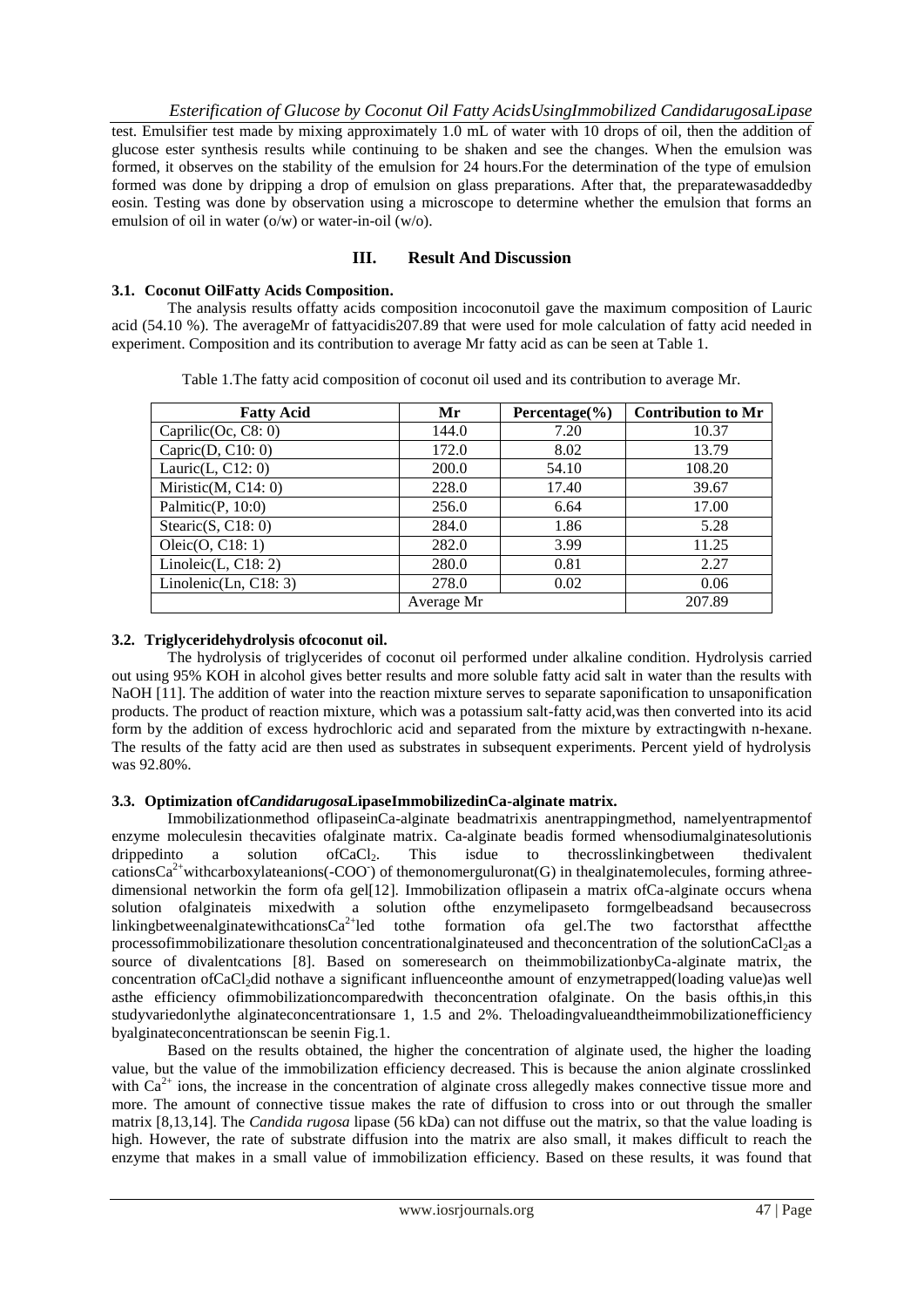alginate concentration for the immobilization was 1.0 %  $(w/v)$  generate loading value and immobilization efficiency of 40.50% and 61.66%.



Figure 1.The effect ofalginateconcentrationsto theloadingvalue (%) and theimmobilizationefficiency(%). The loadingvalue (bar) and theimmobilizationefficiency  $( \blacklozenge )$ .

#### **3.4. OptimizationofLipaseimmobileCa-alginate inEsterificationReaction.**

The purpose of immobilizedlipase in Ca-alginate on the esterification reaction is the enzyme can be used repeatedly. This is supported by a previous study using Ca-alginate immobile lipase as biocatalyst esterification reaction [15].

To find out the esterification reaction, itanalyseby titrimetric indirectly by measuring the reduction of fatty acids in the reaction mixture [10].

In theenzymaticesterificationreaction, there are some factors thatinfluence the course ofthe reaction such as:solvents are used, the ratioof fatty acidsubstratestoglucose, temperature and pHbuffer used. In this study, n-hexane used as solventhavinga logPvalue of3.5. SolventswithlogPvaluesranging from 2 to4 are selectedonthe esterification reaction.Whenusedsolventswithhighlog Pvalue, mayresult in differencesbetween thesolventpolaritiestoglucoseso the contactbetween theglucosetofattyacidis getting smaller. In thestudy ofesterificationbylipaseis alsoknown thatthe use ofn-hexane as asolventgavethe best results[15,16,17]. The use ofn-hexane solventrestricted1:1v/vsubstratebecause ifthe ratio istoo largecancause dehydrationsolipaseactivitydecreased.Reaction wasperformed atpH 7.2inTris-HClbufferpH, it is in line to theresults of previous studiesthatoptimally betweenpH 6,5 - 7,5[8].

Incubation temperature variations performed to determine the optimal temperature of the esterification reaction. The largest percentage conversion of the fatty acid was obtined at a temperature of 35 °C, Fig.2a, according to the previous study shown that thelipaseoptimal temperatureis between30-35°C[18]. Previous studies using the free enzyme get the optimum temperature at  $30^{\circ}$ C. This is because the use of lipase immobilized on Ca-alginate gel matrix required a greater kinetic energy. Substrate ratio of glucose to fatty acids used was at least twice the number of carboxylic groups on the number of hydroxyl groups ofthe carbohydrate [19.20]. Used excess reactant ratios as expected the reaction equilibrium will shift towards the formation of the product. In addition, the magnitude of the ratio of fatty acids can also be non-polar system so as to minimize the water content in the system.

In this research, percent conversion increase with increasing ratio up to1:60, but above that ratio, the percent conversion decreased; Figure 1b. High substrate concentration will increase the rate of reaction until it reaches theoptimum limit. However, too high concentration of fatty acids can lead to free carboxylic acid groups or ionized high. This causes the water layer (essentially water) around the enzyme is acidic, so the lipase protein tertiary structure is unstable and tends to change on under normal conditions [15].

The optimal incubation time was 16 hours, Figure 2c. Decrease in percent conversion after 16 hours due to the amount of water formed causing mass transfer resistance immobile substrate of the enzyme[15]. Another cause is hydrolysis of ester product, so that the percent conversion was reduced.

Esterification reaction is an equilibrium reaction and one of its products is water. To that end, there should be decreased the water from the reaction mixture, one way is to use molecular sieve. In this study, the addition of molecular sieve turns causes a decrease in the value of percent conversion, Figure 2d. This was related to the physical form immobile lipase used. Ca-alginate gel matrix used for immobilization of lipase also has water content as a framework constituent gel. The greater of molecular sieve used would interfere with lipase immobile Ca-alginate. This is due to the power of molecular sieve dehydration is very large, resulting in water that make the water of the alginate gel is absorbed out of the alginate molecules. Molecular alginate matrix dehydrated causes to be damaged and result in decreased immobile lipase activity.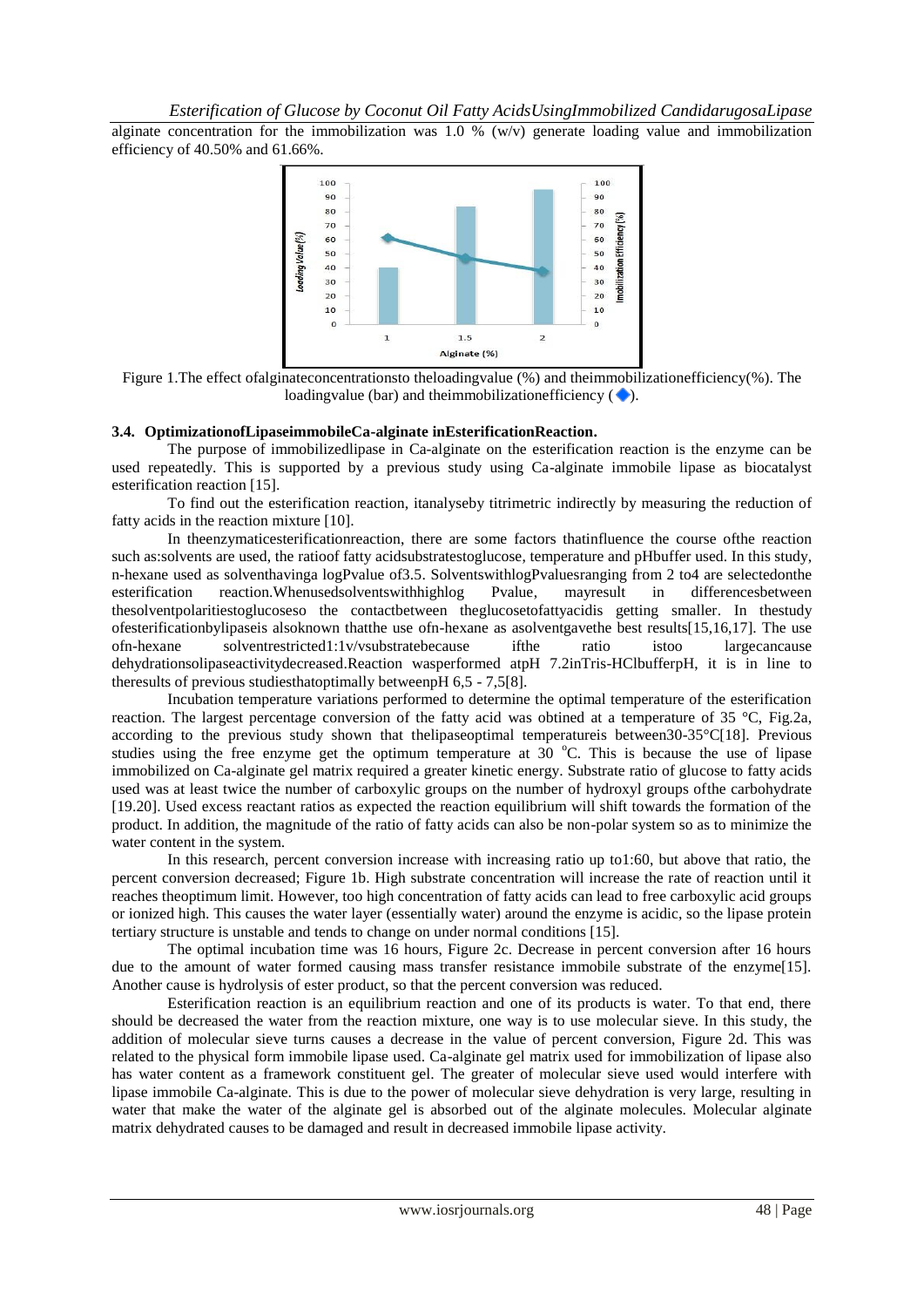

Figure 2. The effect oftemperature(a), the ratio of the substrate G:FA(b), incubation time(c) andmolecular sieve added(d) to thepercentconversion ofglucose-fatty acid esters.

# **3.5. Identification of GlucoseEsters Products**

Identification esterification products byFT-IR aim to look atthequalitativefunctional groupspresent inthe compound.FT-IRspectra showed the appearance ofabsorption bandsforester groupsinthe region1750 – 1735cm<sup>-1</sup>. The other isthe absorption peakinthe region3500 – 3200cm<sup>-1</sup>which is theabsorption bandof alcohol-OH group. It is mean thatstillindicatesthe presence ofnon-esterifiedhydroxyl groups, whichsuggests thatglucoseestersynthesis,has alowdegree of substitution. Fattyacid estersof carbohydratesaredifficult be synthesizedenzymaticallytoproduce products witha highdegree of substitution[1]. Steric hindranceofcarbohydrateused (glucose) is high enough; it can be seen fromthe number ofprimary-OH group thatis onlyonepiece, so that theesterificationreactiontoproduce products witha highdegree of substitutionbecomesdifficult.

The producthasa lowdegree of substitutionand canbe servedas an emulsifier. Ester groupis non-polar andunsubstitutedhydroxyl groupisthe groupof polar andmoresolublein water. To provethis,doa simpletestof the productemulsionis formed, Figure 3a,b.and theobservation of theemulsionsystemformed, Figure3c. Based on observationswith themicroscope, it was known that the emulsion systemformedwasan emulsionof oilin water( $o/w$ ).



Figure 3.Simpleemulsiontest resultsprior tothe addition ofthe reaction product(a) afteraddition ofthe reaction product(b) and theobservation ofemulsionsformedwith a microscopeis knownthat the emulsionformed isan emulsionof oilin water(o/w).